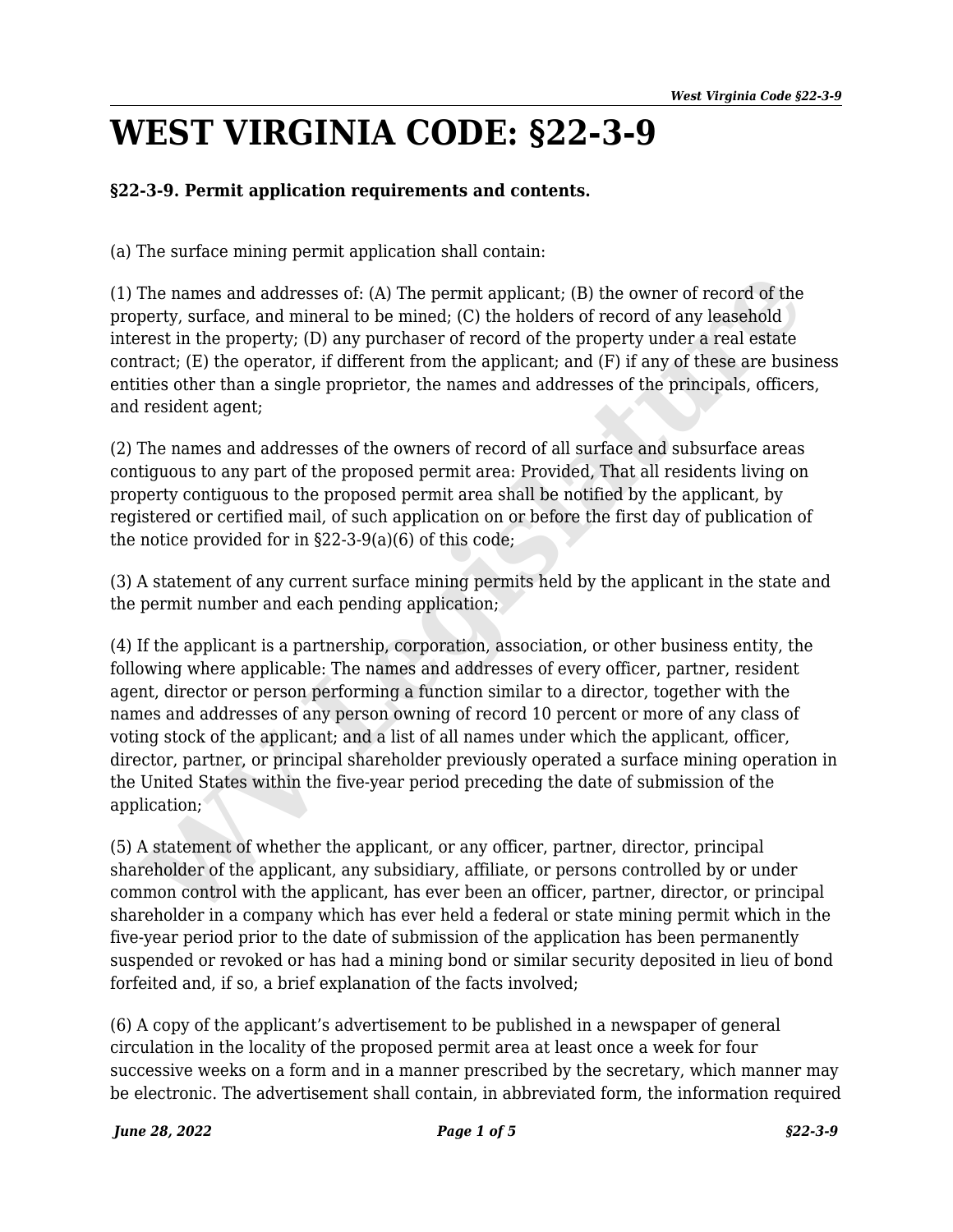by this section including the ownership and map of the tract location and boundaries of the proposed site so that the proposed operation is readily locatable by local residents, the location of the office of the department where the application is available for public inspection, and stating that written protests will be accepted by the secretary until a certain date which is at least 30 days after the last publication of the applicant's advertisement;

(7) A description of the type and method of surface mining operation that exists or is proposed, the engineering techniques used or proposed, and the equipment used or proposed to be used;

(8) The anticipated starting and termination dates of each phase of the surface mining operation and the number of acres of land to be affected;

(9) A description of the legal documents upon which the applicant's legal right to enter and conduct surface mining operations on the proposed permit area is based and whether that right is the subject of pending court litigation: Provided, That nothing in this article may be construed as vesting in the secretary the jurisdiction to adjudicate property-rights disputes;

(10) The name of the watershed and location of the surface stream or tributary into which surface and pit drainage will be discharged;

(11) A determination of the probable hydrologic consequences of the mining and reclamation operations, both on and off the mine site, with respect to the hydrologic regime, quantity and quality of water in surface and groundwater systems, including the dissolved and suspended solids under seasonal flow conditions and the collection of sufficient data for the mine site and surrounding areas so that an assessment can be made by the secretary of the probable cumulative impacts of all anticipated mining in the area upon the hydrology of the area, and particularly upon water availability: Provided, That this determination is not required until the time hydrologic information on the general area prior to mining is made available from an appropriate federal or state agency or, if existing and in the possession of the applicant, from the applicant: Provided, however, That the permit application shall not be approved until the information is available and is incorporated into the application; posed, the engineering techniques used or proposed, and the equipment used or<br>posed to be used;<br>The anticipated starting and termination dates of each phase of the surface mining<br>The anticipated starting and termination da

(12) Accurate maps to an appropriate scale clearly showing: (A) The land to be affected as of the date of application; (B) the area of land within the permit area upon which the applicant has the legal right to enter and conduct surface mining operations; and (C) all types of information set forth on enlarged topographical maps of the United States geological survey of a scale of 1:24,000 or larger, including all man-made features and significant known archaeological sites existing on the date of application. In addition to other things specified by the secretary, the map shall show the boundary lines and names of present owners of record of all surface areas abutting the proposed permit area and the location of all structures within 1,000 feet of the proposed permit area;

(13) Cross-section maps or plans of the proposed affected area, including the actual area to be mined, prepared by, or under the direction of, and certified by a person approved by the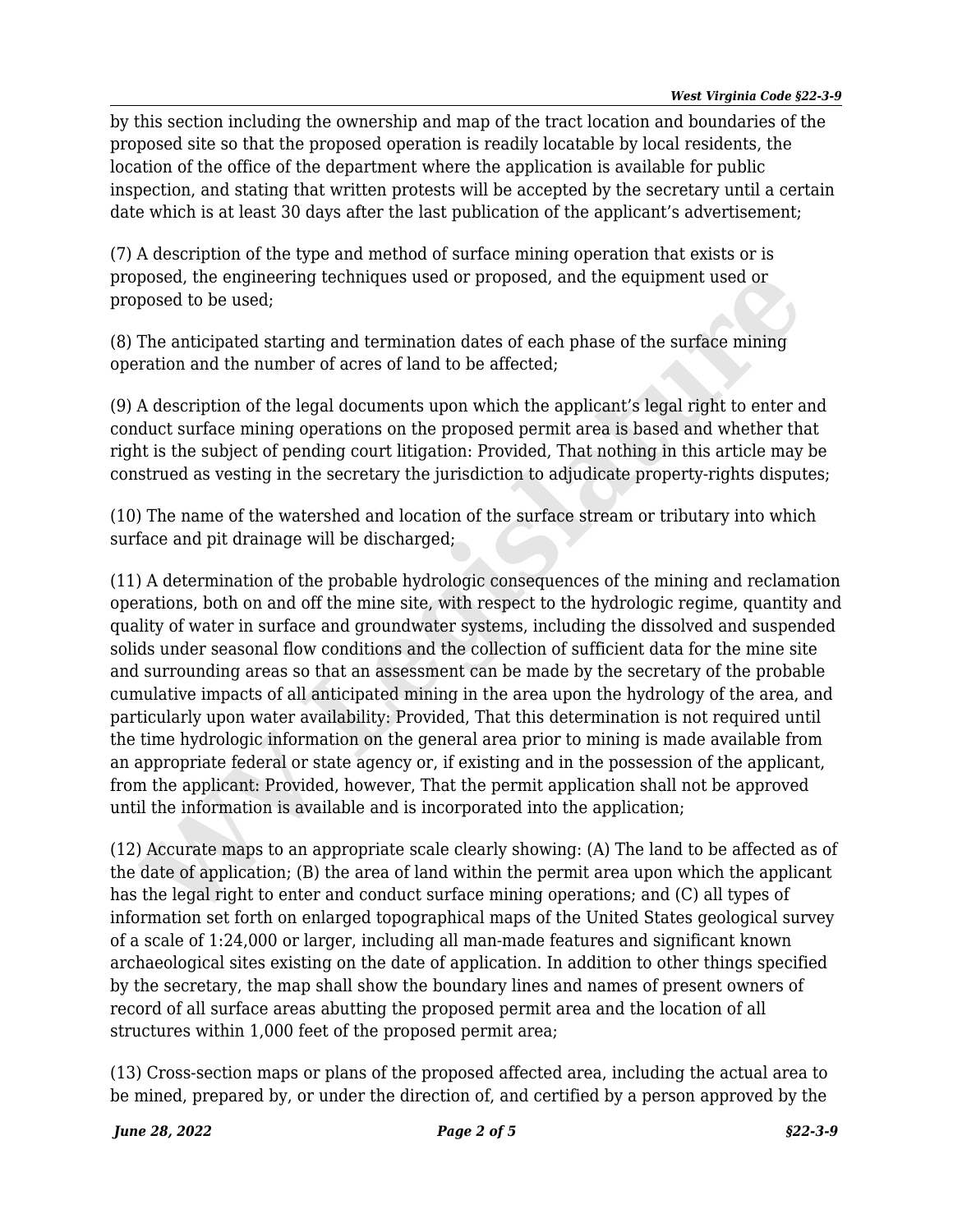secretary, showing pertinent elevation and location of test borings or core samplings, where required by the secretary, and depicting the following information: (A) The nature and depth of the various strata or overburden; (B) the location of subsurface water, if encountered, and its quality; (C) the nature and thickness of any coal or rider seams above the seam to be mined; (D) the nature of the stratum immediately beneath the coal seam to be mined; (E) all mineral crop lines and the strike and dip of the coal to be mined, within the area of land to be affected; (F) existing or previous surface mining limits; (G) the location and extent of known workings of any underground mines, including mine openings to the surface; (H) the location of any significant aquifers; (I) the estimated elevation of the water table; (I) the location of spoil, waste, or refuse areas and topsoil preservation areas; (K) the location of all impoundments for waste or erosion control; (L) any settling or water treatment facility or drainage system; (M) constructed or natural drainways and the location of any discharges to any surface body of water on the area of land to be affected or adjacent thereto; and (N) adequate profiles at appropriate cross sections of the anticipated final surface configuration that will be achieved pursuant to the operator's proposed reclamation plan;

(14) A statement of the result of test borings or core samples from the permit area, including: (A) Logs of the drill holes; (B) the thickness of the coal seam to be mined and analysis of the chemical and physical properties of the coal; (C) the sulfur content of any coal seam; (D) chemical analysis of potentially acid or toxic forming sections of the overburden; and (E) chemical analysis of the stratum lying immediately underneath the coal to be mined: Provided, That the provisions of this subdivision may be waived by the secretary with respect to the specific application by a written determination that such requirements are unnecessary; wn workings of any underground mines, including mine openings to the surface; (H)<br>thion of any significant aquifers; (I) the estimated elevation of the water table; (J) the<br>bition of spoil, waste, or refiuse areas and tops

(15) For those lands in the permit application which a reconnaissance inspection suggests may be prime farmlands, a soil survey shall be made or obtained according to standards established by the Commissioner of Agriculture in order to confirm the exact location of the prime farmlands;

(16) A reclamation plan as presented in §22-3-10 of this code;

(17) Information pertaining to coal seams, test borings, core samplings, or soil samples as required by this section shall be made available to any person with an interest who is or may be adversely affected: Provided, That information which pertains only to the analysis of the chemical and physical properties of the coal, except information regarding mineral or elemental content which is potentially toxic to the environment, shall be kept confidential and not made a matter of public record;

(18) When requested by the secretary, the climatological factors that are peculiar to the locality of the land to be affected, including the average seasonal precipitation, the average direction and velocity of prevailing winds, and the seasonal temperature ranges; and

(19) Other information that may be required by rules reasonably necessary to effectuate the purposes of this article.

*June 28, 2022 Page 3 of 5 §22-3-9*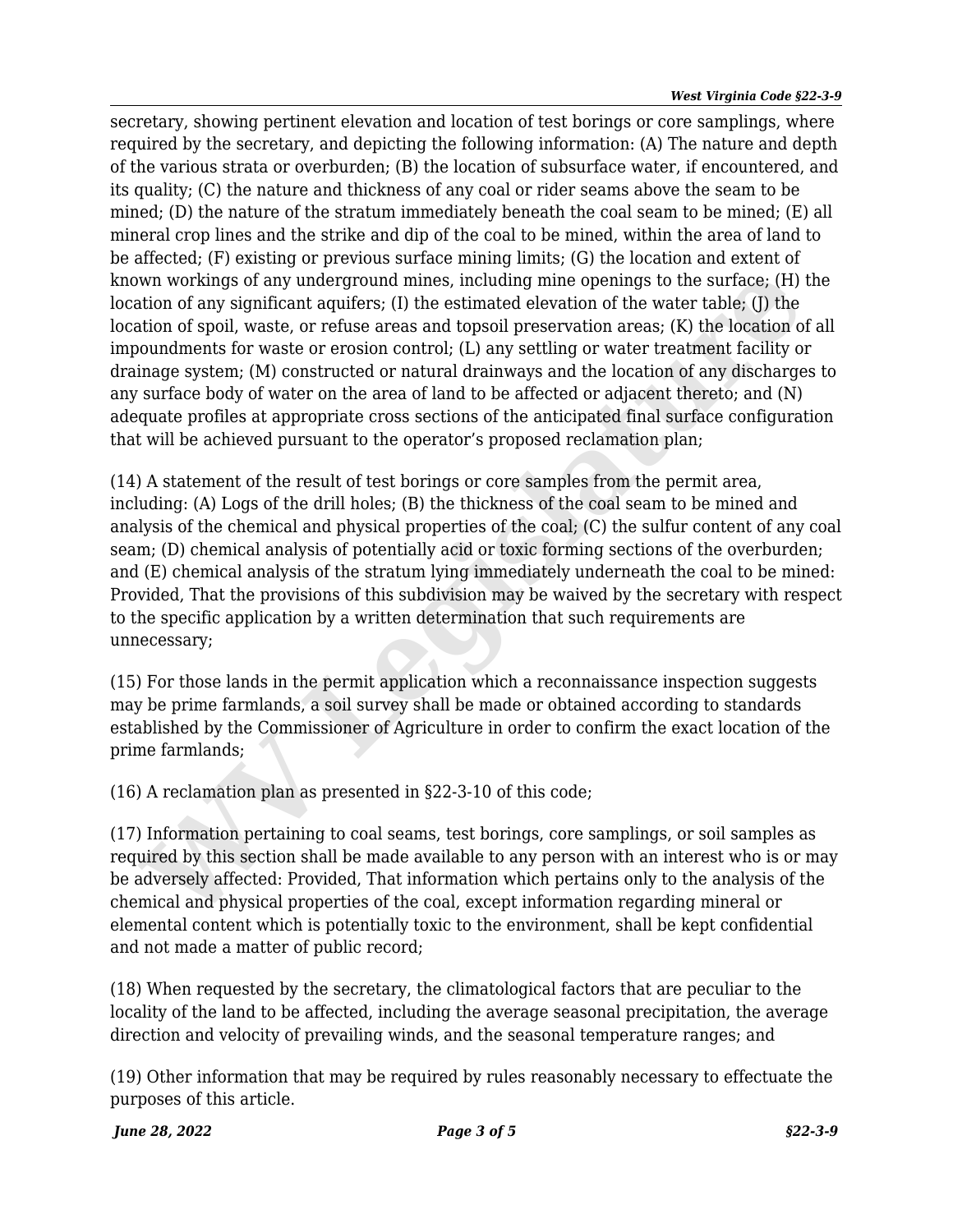(b) If the secretary finds that the probable total annual production at all locations of any coal surface mining operator will not exceed 300,000 tons, the determination of probable hydrologic consequences including the engineering analyses and designs necessary as required by this article or rules promulgated thereunder; the development of cross-section maps and plans as required by this article or rules promulgated thereunder; the geologic drilling and statement of results of test borings and core samplings as required by this article or rules promulgated thereunder; preblast surveys required by this article or rules promulgated thereunder; the collection of site-specific resource information and production of protection and enhancement plans for fish and wildlife habitats and other environmental values required by this article or rules promulgated thereunder; and the collection of archaeological and historical information required by this article and rules promulgated thereunder and any other archaeological and historical information required by the federal Department of the Interior and the preparation of plans that may be necessitated thereby shall, upon the written request of the operator, be performed by a qualified public or private laboratory designated by the secretary and a reasonable cost of the preparation of the determination and statement shall be assumed by the department from funds provided by the United States Department of the Interior pursuant to the federal Surface Mining Control and Reclamation Act of 1977, as amended. mulgated thereunder; the collection of site-specific resource information and product<br>orbection and enhancement plans for fish and wildlife habitats and other enviroment<br>orbection of<br>nes required by this article or rules p

(c) Before the first publication of the applicant's advertisement as provided in this section, each applicant for a surface mining permit shall file, except for that information pertaining to the coal seam itself, a copy of the application for public inspection in the nearest office of the department as specified in the applicant's advertisement.

(d) Each applicant for a permit shall be required to submit to the secretary as a part of the permit application a certificate issued by an insurance company authorized to do business in this state covering the surface mining operation for which the permit is sought, or evidence that the applicant has satisfied state self-insurance requirements. The policy shall provide for personal injury and property damage protection in an amount adequate to compensate any persons damaged as a result of surface coal mining and reclamation operations, including use of explosives, and entitled to compensation under the applicable provisions of state law. The policy shall be maintained in full force and effect during the terms of the permit or any renewal, including the length of all reclamation operations.

(e) Each applicant for a surface mining permit shall submit to the secretary as part of the permit application a blasting plan where explosives are to be used, which shall outline the procedures and standards by which the operator will meet the provisions of the blasting performance standards.

*June 28, 2022 Page 4 of 5 §22-3-9* (f) The applicant shall file, as part of the permit application, a schedule listing all notices of violation, bond forfeitures, permit revocations, cessation orders, or permanent suspension orders resulting from a violation of the federal Surface Mining Control and Reclamation Act of 1977, as amended, this article or any law or regulation of the United States or any department or agency of any state pertaining to air or environmental protection received by the applicant in connection with any surface mining operation during the three-year period